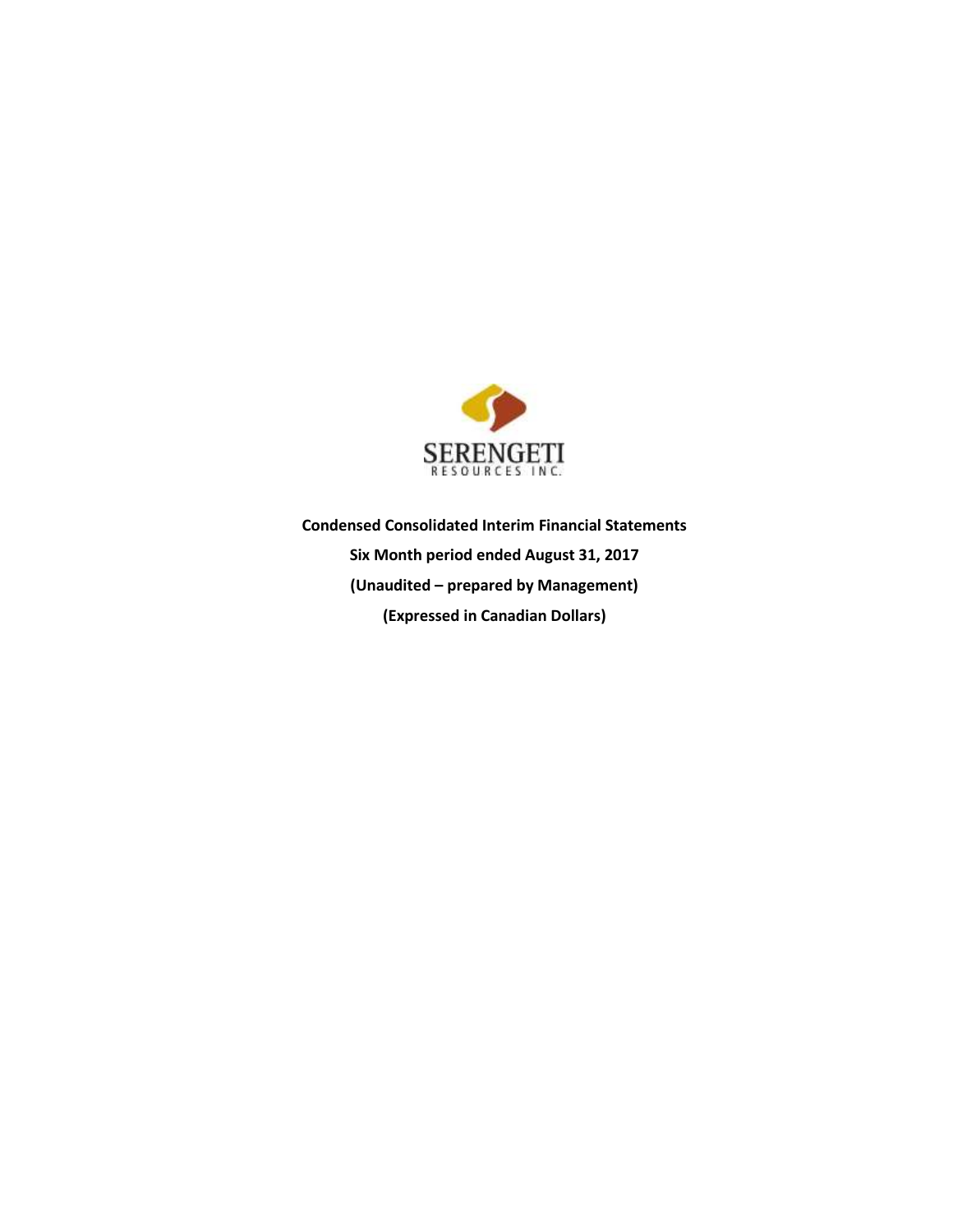*Condensed Consolidated Unaudited Interim Financial Statements* 

*In accordance with National Instruments 51-102 released by the Canadian Securities Administrators, the Company discloses that its auditors have not reviewed the condensed consolidated interim unaudited financial statements for the six month period ended August 31, 2017.*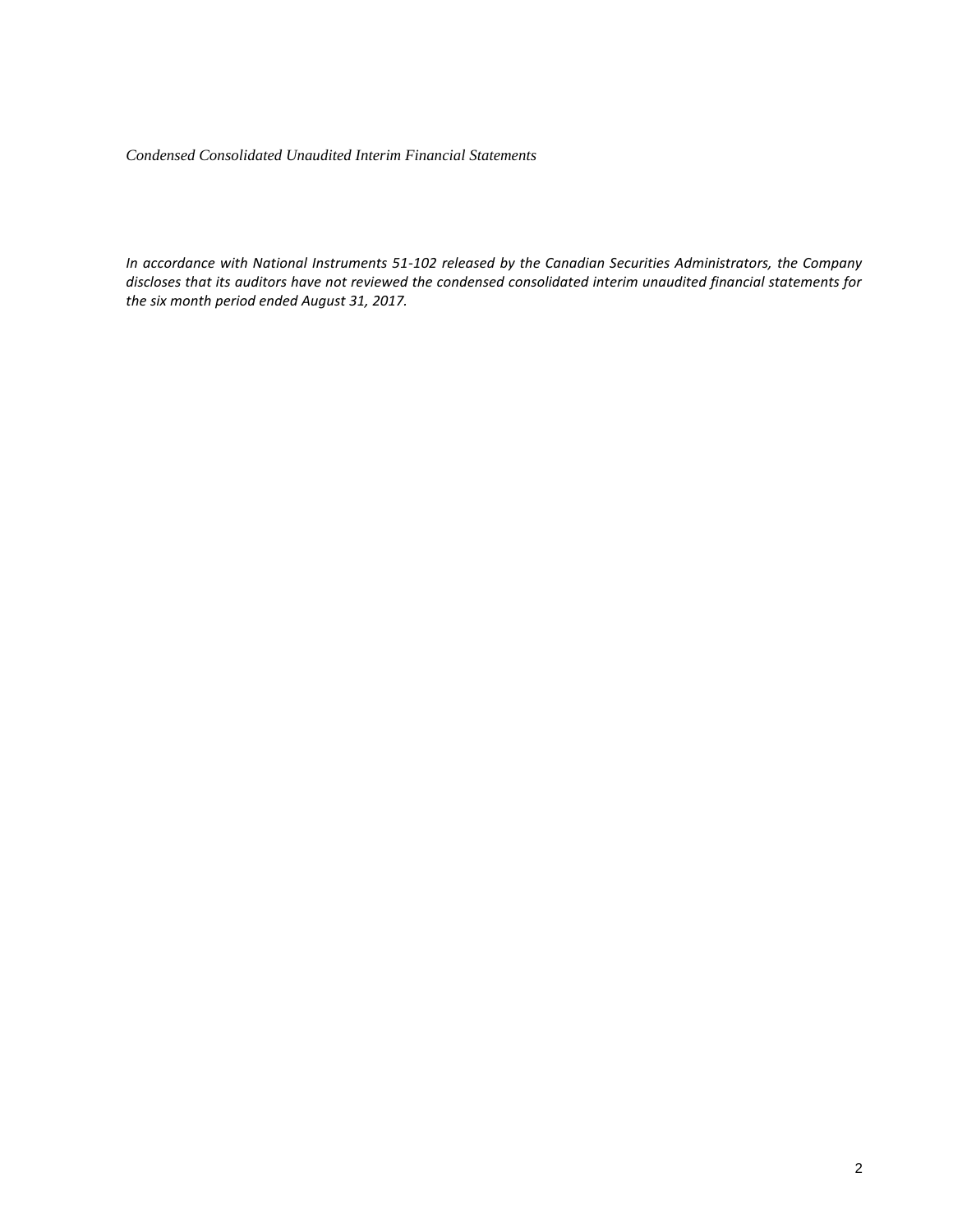|                                                             | <b>Notes</b>   |     | August 31,<br>2017  |     | February 28,<br>2017 |
|-------------------------------------------------------------|----------------|-----|---------------------|-----|----------------------|
| <b>ASSETS</b>                                               |                |     |                     |     |                      |
| <b>Current assets</b>                                       |                |     |                     |     |                      |
| Cash and cash equivalents                                   | 3              | \$  | 1,085,330           | \$  | 406,451              |
| Receivables                                                 | 4              |     | 117,901             |     | 7,982                |
| Prepaid expenses                                            |                |     | 26,568              |     | 14,893               |
|                                                             |                |     | 1,229,799           |     | 429,326              |
| <b>Non-current assets</b>                                   |                |     |                     |     |                      |
| Equipment                                                   |                |     | 2,651               |     | 3,119                |
| Exploration and evaluation assets                           | 6              |     | 19,130,061          |     | 19,034,436           |
| <b>Reclamation deposits</b>                                 | 5              |     | 94,284              |     | 73,024               |
|                                                             |                |     | 19,226,996          |     | 19,110,579           |
| <b>TOTAL ASSETS</b>                                         |                | \$. | 20,456,795          | \$. | 19,539,905           |
| <b>LIABILITIES</b>                                          |                |     |                     |     |                      |
| <b>Current liabilities</b>                                  |                |     |                     |     |                      |
| Trade payables and accrued liabilities                      | $\overline{7}$ | \$  | 69,541              | \$  | 72,264               |
| Short-term debt - notes payable                             | 11             |     |                     |     | 57,300               |
|                                                             |                |     | 69,541              |     | 129,564              |
| <b>TOTAL LIABILITIES</b>                                    |                |     | 69,541              |     | 129,564              |
|                                                             |                |     |                     |     |                      |
| <b>SHAREHOLDERS' EQUITY</b>                                 | 8              |     |                     |     |                      |
| Share capital<br>Shares issuable                            |                |     | 40,641,321<br>6,750 |     | 39,361,430           |
| Warrants                                                    | 8              |     | 182,393             |     | 221,959              |
| Reserves                                                    |                |     | 7,835,410           |     | 7,836,634            |
| Deficit                                                     |                |     | (28, 278, 620)      |     | (28,009,682)         |
|                                                             |                |     |                     |     |                      |
| <b>TOTAL SHAREHOLDERS' EQUITY</b>                           |                |     | 20,387,254          |     | 19,410,341           |
| <b>TOTAL LIABILITIES AND SHAREHOLDERS'</b><br><b>EQUITY</b> |                | \$  | 20,456,795          | \$  | 19,539,905           |

Nature of operations and going concern (Note 1) Subsequent events (Note 11)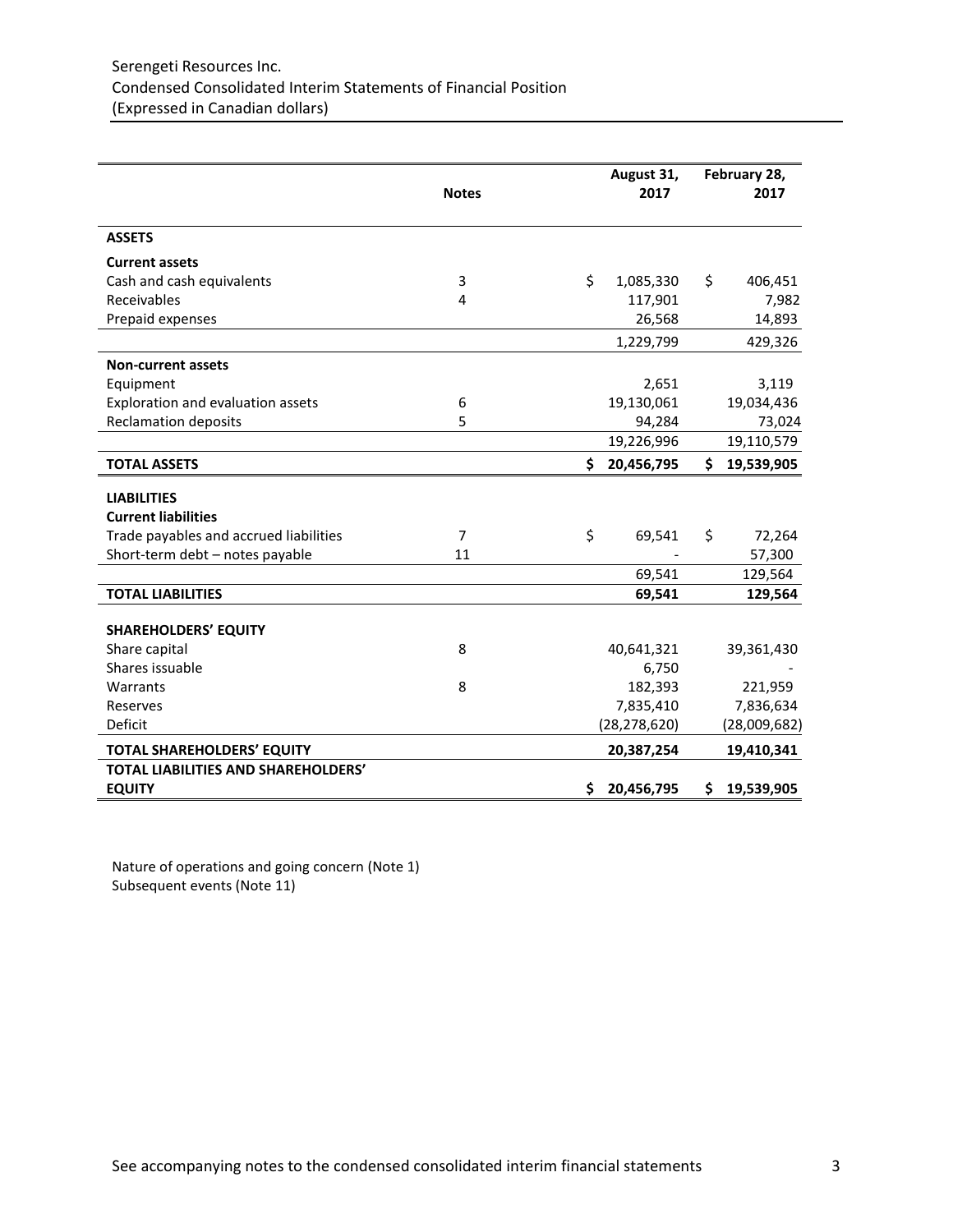# Serengeti Resources Inc. Condensed Consolidated Interim Statements of Loss and Comprehensive Loss (Expressed in Canadian dollars)

|                                                         |    |     |                | Three month period ended             |                       |    | Six month period ended          |
|---------------------------------------------------------|----|-----|----------------|--------------------------------------|-----------------------|----|---------------------------------|
|                                                         |    |     |                | Note August 31, 2017 August 31, 2016 |                       |    | August 31, 2017 August 31, 2016 |
| <b>Expenses</b>                                         |    |     |                |                                      |                       |    |                                 |
| Consulting                                              |    | \$  | 45,464 \$      | 29,877                               | \$<br>66,108          | Ŝ. | 40,560                          |
| Conventions and tradeshows                              |    |     |                | 2,419                                | 11,340                |    | 5,587                           |
| Corporate development                                   |    |     |                | 36,553                               |                       |    | 41,130                          |
| Depreciation                                            |    |     | 234            | 334                                  | 468                   |    | 668                             |
| Investor relations                                      |    |     | 11,066         | 26,009                               | 30,766                |    | 29,636                          |
| Management fees                                         |    |     | 37,126         | 25,415                               | 76,562                |    | 56,350                          |
| Office and miscellaneous                                |    |     | 21,355         | 12,067                               | 37,042                |    | 34,751                          |
| Professional fees                                       |    |     | 29,573         | 10,668                               | 36,223                |    | 18,745                          |
| Project investigation costs                             |    |     | 625            | 950                                  | 625                   |    | 2,036                           |
| Share-based payments                                    | 10 |     |                | 6,430                                |                       |    | 46,583                          |
| Transfer agent and filing fees                          |    |     | 9,193          | 10,535                               | 12,443                |    | 12,954                          |
|                                                         |    |     | (154, 636)     | (161, 257)                           | (271, 577)            |    | (289,000)                       |
| Interest income                                         |    |     | 870            |                                      | 2,639                 |    |                                 |
| Net loss                                                |    |     | (153, 766)     | (161, 257)                           | (268, 938)            |    | (289,000)                       |
|                                                         |    |     |                |                                      |                       |    |                                 |
| Loss and comprehensive loss for period                  |    | \$. | $(153,766)$ \$ | (161, 257)                           | \$<br>$(268, 938)$ \$ |    | (289,000)                       |
| Loss per share - basic and diluted                      |    | \$  | $(0.00)$ \$    | (0.00)                               | \$<br>$(0.00)$ \$     |    | (0.00)                          |
| Weighted average number of common shares<br>outstanding |    |     | 81,278,467     | 65,093,908                           | 77,556,796            |    | 64,107,364                      |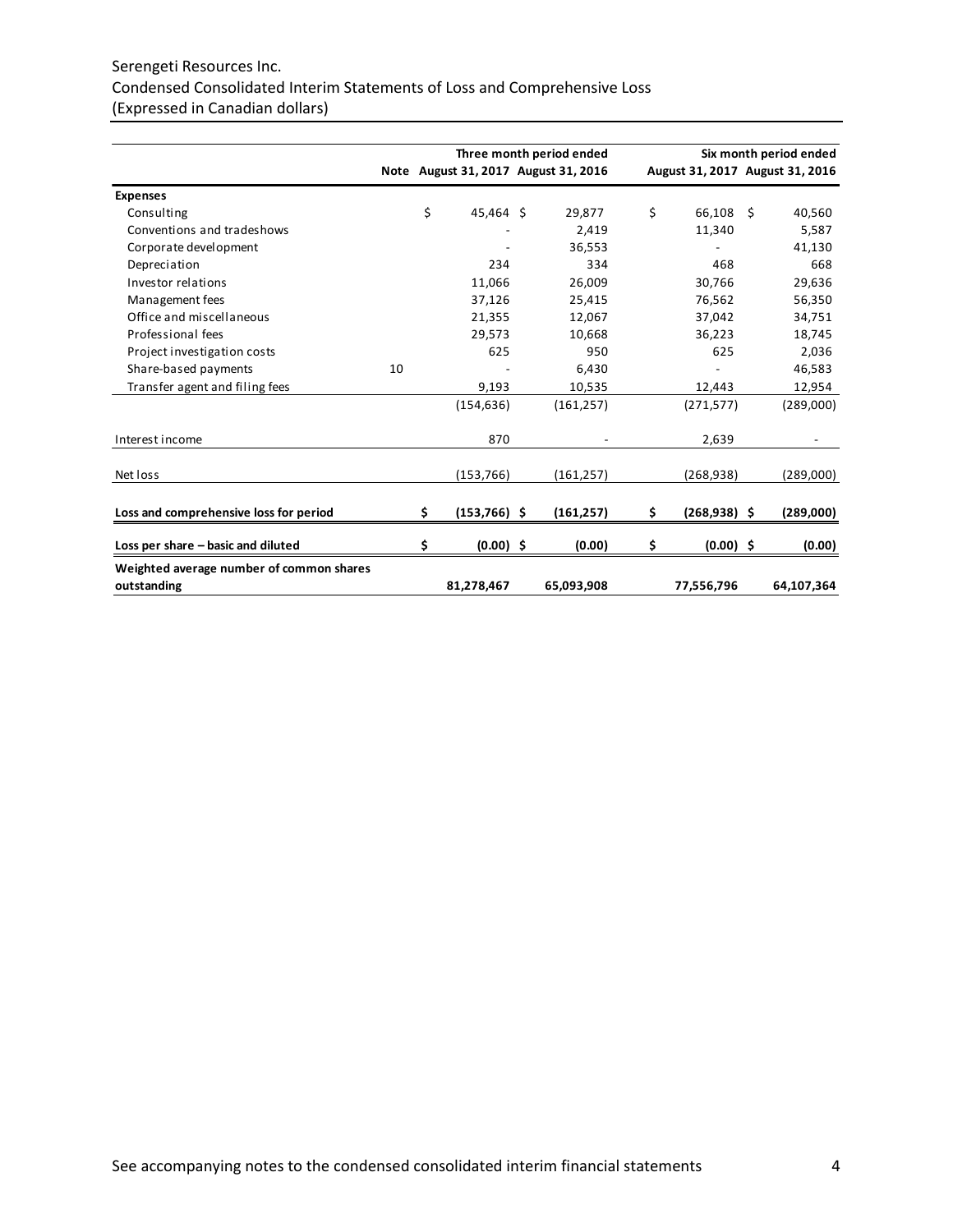# Serengeti Resources Inc. Condensed Consolidated Interim Statements of Changes in Shareholders' Equity (Expressed in Canadian dollars)

|                                                                | Share capital            |                  |                           |                |    |            |  | Reserves                          |      |                     |            |
|----------------------------------------------------------------|--------------------------|------------------|---------------------------|----------------|----|------------|--|-----------------------------------|------|---------------------|------------|
|                                                                | Number of<br>shares      | Amount           | <b>Shares</b><br>issuable |                |    | Warrants   |  | Share-based<br>payment<br>reserve |      | Deficit             | Total      |
| Balance at February 29, 2016                                   | 63,120,821 \$            | 38,781,638       | \$                        |                | \$ | 72,471 \$  |  | 7,543,288 \$                      |      | $(27, 115, 258)$ \$ | 19,282,139 |
| Shares issued for cash - private placement                     | 6,612,000                | 661,200          |                           |                |    |            |  |                                   |      |                     | 661,200    |
| Share issue costs - cash                                       |                          | (37, 679)        |                           |                |    | (11, 105)  |  |                                   |      |                     | (48, 784)  |
| Shares issued for cash - exercise of stock<br>options          | 125,000                  | 6,250            |                           |                |    |            |  |                                   |      |                     | 6,250      |
| Reallocation - fair market value of stock<br>options exercised | ä,                       | 3,902            |                           |                |    |            |  | (3,902)                           |      |                     |            |
| Warrants issued                                                |                          | (150, 518)       |                           |                |    | 150,518    |  |                                   |      |                     |            |
| Fair value - finders warrants                                  |                          |                  |                           |                |    | 20,089     |  |                                   |      |                     | 20,089     |
| Share-based payments                                           |                          |                  |                           |                |    |            |  | 46,583                            |      |                     | 46,583     |
| Net loss for the period                                        |                          |                  |                           |                |    |            |  |                                   |      | (289,000)           | (289,000)  |
| Balance at August 31, 2016                                     | 69,857,821 \$            | 39,264,793       | \$                        | $\blacksquare$ | \$ | 231,973 \$ |  | 7,585,969                         | - \$ | $(27, 404, 258)$ \$ | 19,678,477 |
| Balance at February 28, 2017                                   | 71,543,821 \$            | 39,361,430       | \$                        | $\blacksquare$ | Ś. | 221,959 \$ |  | 7,836,634                         | Ŝ.   | $(28,009,682)$ \$   | 19,410,341 |
| Shares issued for cash - private placement                     | 5,502,000                | 825,300          |                           |                |    |            |  |                                   |      |                     | 825,300    |
| Share issue costs                                              |                          | (42, 741)        |                           |                |    |            |  |                                   |      |                     | (42, 741)  |
| Shares issued for cash - exercise of stock<br>options          | 25,000                   | 2,000            |                           |                |    |            |  |                                   |      |                     | 2,000      |
| Reallocation - fair market value of stock<br>options exercised | $\overline{\phantom{a}}$ | 1,224            |                           |                |    |            |  | (1, 224)                          |      |                     |            |
| Shares issued for cash - exercise of warrants                  | 8,818,800                | 440,940          |                           |                |    |            |  |                                   |      |                     | 440,940    |
| Reallocation - fair market value of warrants<br>exercised      |                          | 53,168           |                           |                |    | (53, 168)  |  |                                   |      |                     |            |
| Broker warrants issued                                         |                          |                  |                           | ÷.             |    | 13,602     |  |                                   |      |                     | 13,602     |
| Shares issuable on warrants exercised                          |                          |                  |                           | 6,750          |    |            |  |                                   |      |                     | 6,750      |
| Share-based payments                                           |                          |                  |                           |                |    |            |  |                                   |      | ÷,                  |            |
| Net loss for the period                                        |                          |                  |                           |                |    |            |  |                                   |      | (268, 938)          | (268, 938) |
| Balance at August 31, 2017                                     | 85,889,621               | \$<br>40,641,321 | \$                        | 6,750          | \$ | 182,393 \$ |  | 7,835,410                         | \$   | $(28, 278, 620)$ \$ | 20,387,254 |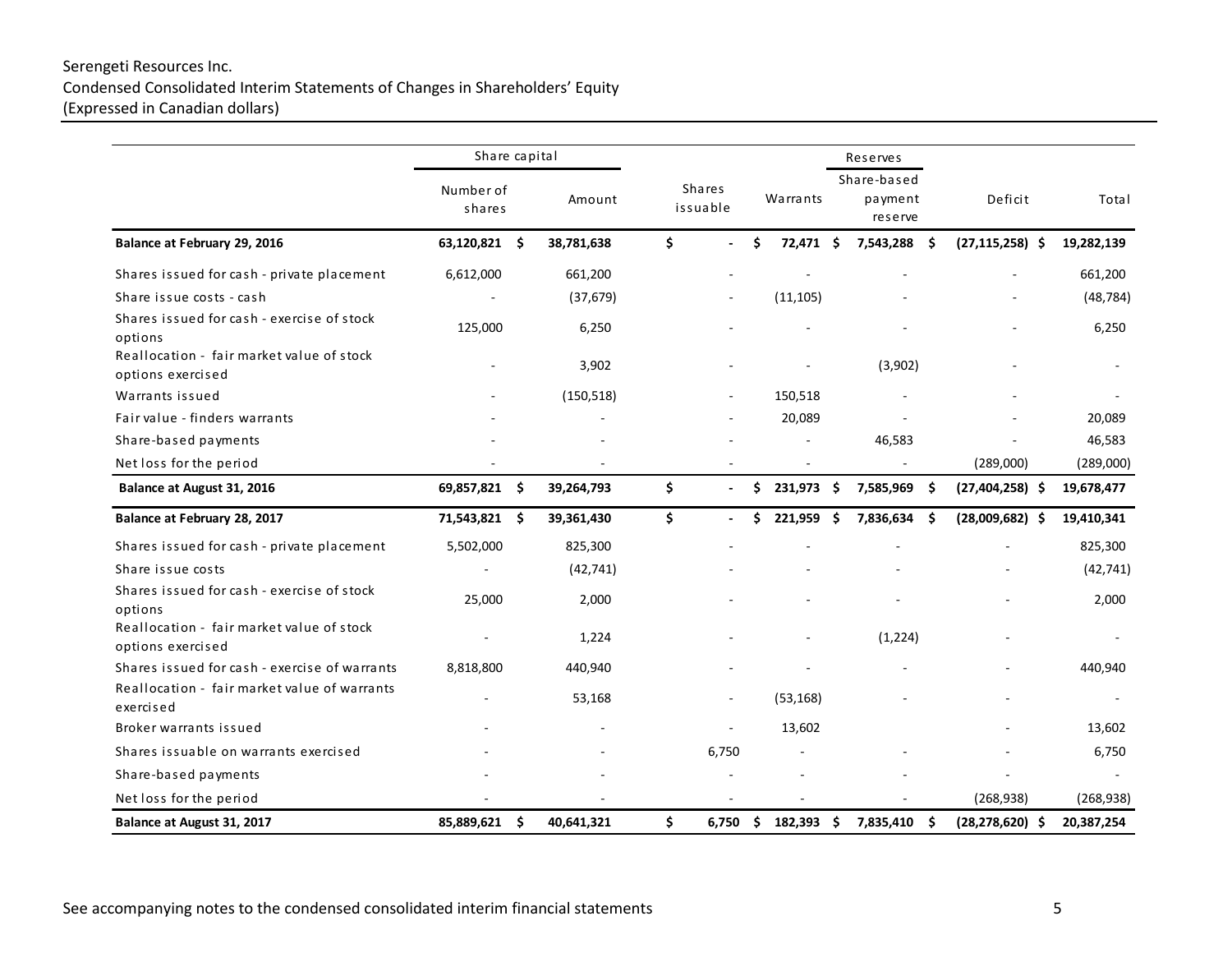# Serengeti Resources Inc. Condensed Consolidated Interim Statements of Cash Flows (Expressed in Canadian dollars)

|                                               |   |                       | Three month period ended             |                                 | Six month period ended |
|-----------------------------------------------|---|-----------------------|--------------------------------------|---------------------------------|------------------------|
|                                               |   |                       | Note August 31, 2017 August 31, 2016 | August 31, 2017 August 31, 2016 |                        |
| <b>Operating activities</b>                   |   |                       |                                      |                                 |                        |
| Net loss for the period                       |   | \$<br>$(153, 766)$ \$ | (161, 257)                           | \$<br>$(268,938)$ \$            | (289,000)              |
| Adjustments for non-cash items:               |   |                       |                                      |                                 |                        |
| Depreciation                                  |   | 234                   | 334                                  | 468                             | 668                    |
| Share-based payments                          |   |                       | 6,430                                |                                 | 46,583                 |
| Changes in non-cash working capital items:    |   |                       |                                      |                                 |                        |
| Receivables                                   |   | (805)                 | (27, 926)                            | (4,520)                         | (29, 488)              |
| Prepaid expenses                              |   | (5,656)               | 14,718                               | (6, 675)                        | (3,010)                |
| Trade payables and accrued liabilities        |   | (5,602)               | 49,860                               | (15, 168)                       | 64,020                 |
| Notes payable - accrual                       |   |                       | (130, 136)                           | $\overline{\phantom{a}}$        | (116, 321)             |
| Net cash flows used in operating activities   |   | (165, 595)            | (247, 977)                           | (294, 833)                      | (326, 548)             |
|                                               |   |                       |                                      |                                 |                        |
| <b>Investing activities</b>                   |   |                       |                                      |                                 |                        |
| Expenditures on exploration and evaluation    |   |                       |                                      |                                 |                        |
| assets                                        |   | (79, 495)             | (438, 869)                           | (184, 839)                      | (471, 490)             |
| Recovery of exploration and evaluation        |   |                       |                                      |                                 |                        |
| property expenditure                          | 6 |                       |                                      |                                 | 1,200,000              |
| Reclamation deposits                          |   | (20,000)              |                                      | (30,000)                        |                        |
| Sale of vehicle                               |   |                       |                                      |                                 |                        |
| Net cash flows provided by investing          |   |                       |                                      |                                 |                        |
| activities                                    |   | (99, 495)             | (438, 869)                           | (214, 839)                      | 728,510                |
| <b>Financing activities</b>                   |   |                       |                                      |                                 |                        |
| Proceeds on issuance of common shares         |   |                       |                                      |                                 |                        |
| (net of share issuance costs \$29,139 (2016 - |   |                       |                                      |                                 |                        |
| \$28,694)                                     | 8 | 971,601               | 638,756                              | 1,239,101                       | 638,756                |
| Shares issuable                               | 8 | 6,750                 |                                      | 6,750                           |                        |
| Notes payable - repayments                    | 8 | (57, 300)             |                                      | (57, 300)                       |                        |
| activities                                    |   | 921,051               | 638,756                              | 1,188,551                       | 638,756                |
| Increase (decrease) in cash and cash          |   |                       |                                      |                                 |                        |
| equivalents                                   |   | 655,961               | (48,090)                             | 678,879                         | 1,040,718              |
| Cash and cash equivalents, beginning of       |   |                       |                                      |                                 |                        |
| period                                        |   | 429,369               | 1,234,977                            | 406,451                         | 146,169                |
| Cash and cash equivalents, ending of period   |   | \$<br>1,085,330       | \$<br>1,186,887                      | \$<br>1,085,330                 | \$<br>1,186,887        |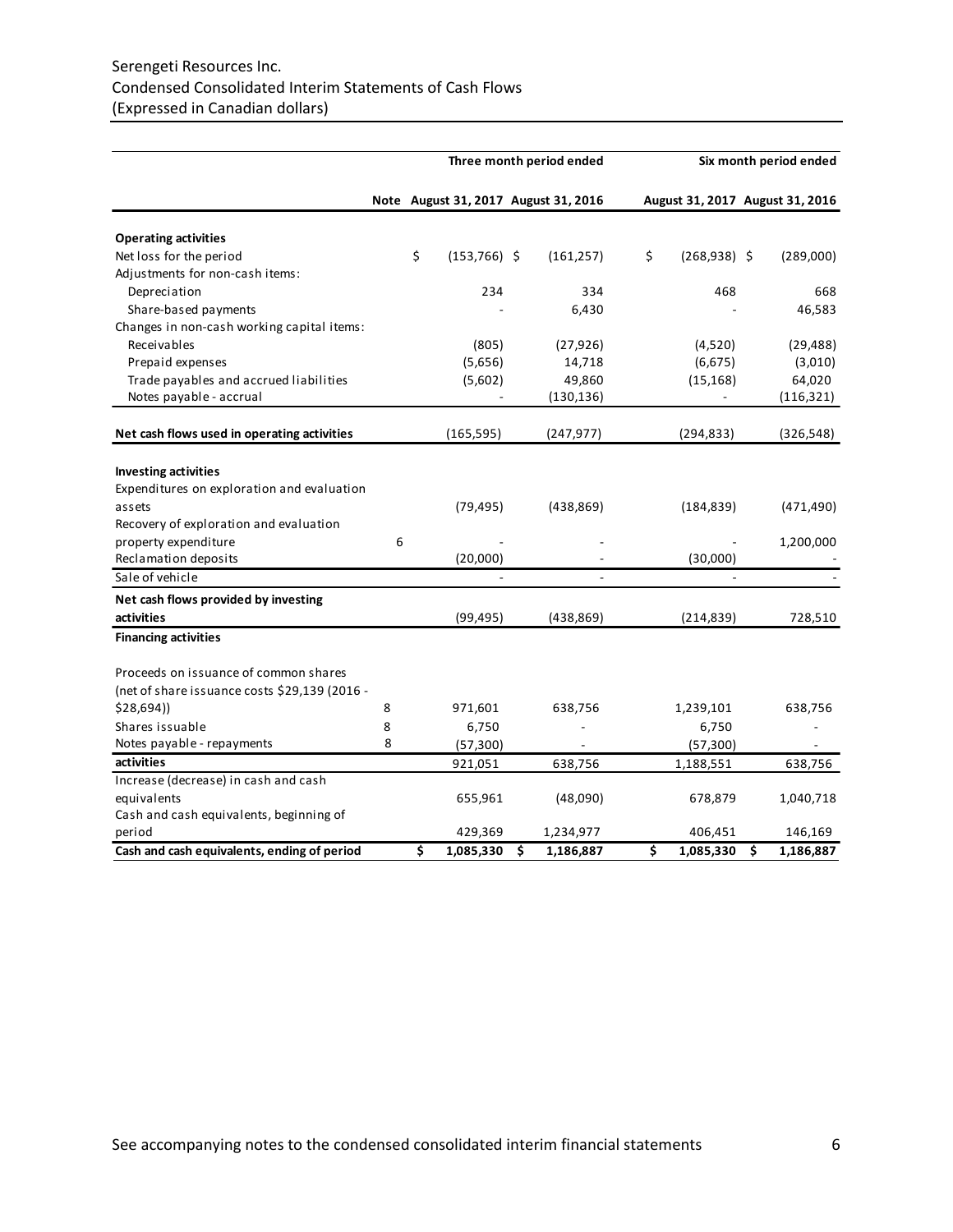# **1. Nature of operations and going concern**

Serengeti Resources Inc. (the "Company" or "Serengeti") was incorporated on March 5, 1973, under the laws of the province of British Columbia, Canada, and its principal activity is the acquisition and exploration of mineral properties in Canada. The Company's shares are traded on the TSX Venture Exchange ("TSX-V") under the symbol "SIR".

The head office and principal address of the Company is 800 West Pender Street, Suite 520, Vancouver, British Columbia, Canada, V6C 2V6. The Company's registered and records office address is 1185 West Georgia Street, Suite 1750, Vancouver, British Columbia, Canada, V6E 4E6.

# **2. Significant accounting policies and basis of preparation**

These condensed consolidated interim financial statements were authorized for issue by the directors of the Company on October 30, 2017.

# *Statement of compliance with International Financial Reporting Standards*

These condensed consolidated interim financial statements have been prepared in accordance with International Accounting Standard 34, Interim Financial Reporting ("IAS 34") using accounting policies consistent with International Financial Reporting Standards ("IFRS") as issued by the International Accounting Standards Board ("IASB") and interpretations of the International Financial Reporting Interpretations Committee ("IFRIC"). The accounting policies and methods of computation applied by the Company in these condensed consolidated interim financial statements are the same as those applied in the Company's annual financial statements as at and for the year ended February 28, 2017.

The condensed consolidated interim financial statements do not include all of the information and note disclosures required for full annual financial statements and should be read in conjunction with the Company's annual financial statements as at and for the year ended February 28, 2017.

# **3. Cash and cash equivalents**

|                                    | August 31, | February 28, |
|------------------------------------|------------|--------------|
|                                    | 2017       | 2017         |
| Cash at bank                       | 38,830     | 6,451        |
| Guaranteed investment certificates | 1,046,500  | 400,000      |
|                                    | 1,085,330  | 406,451      |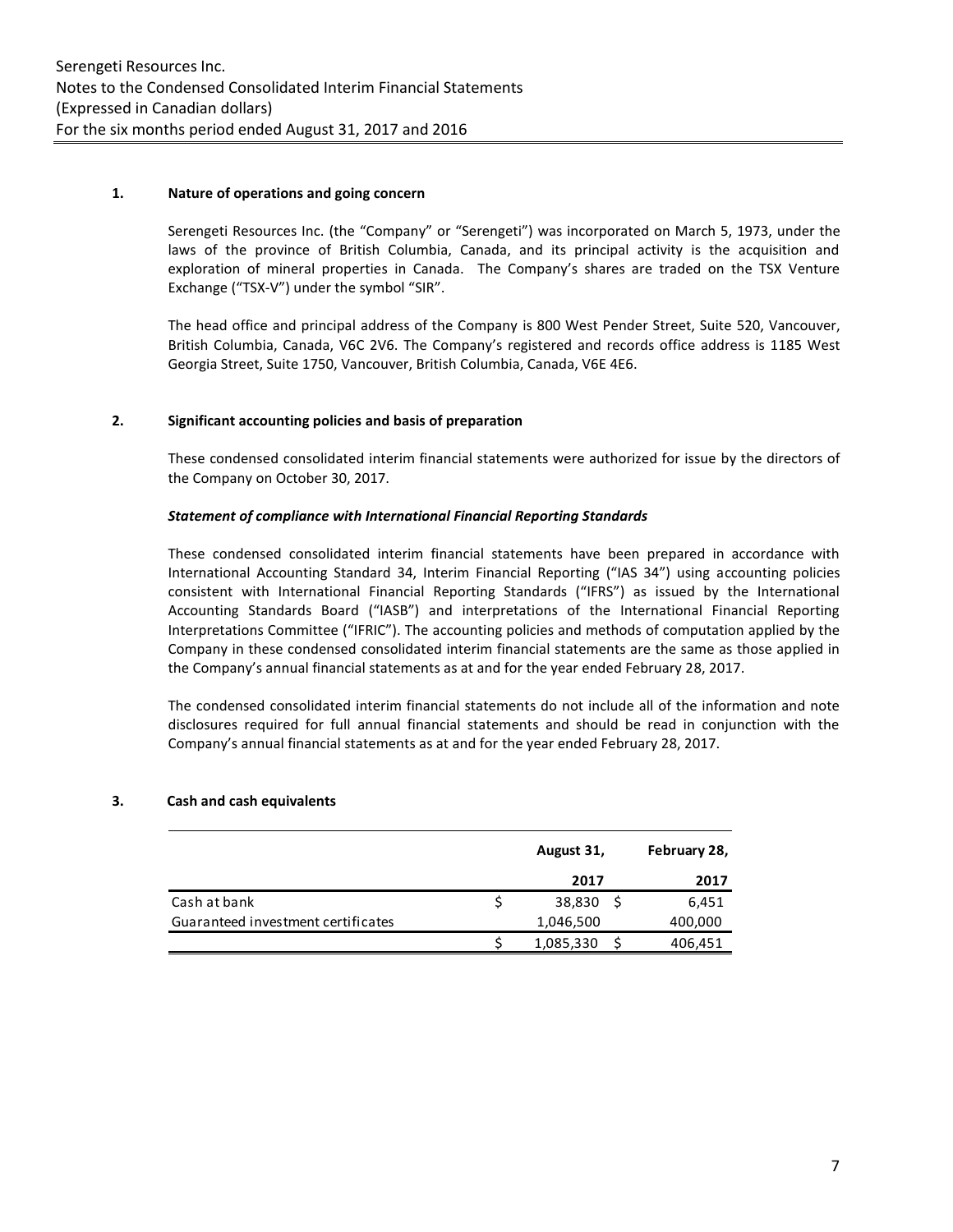# **4. Receivables**

|                      | August 31,  | February 28, |
|----------------------|-------------|--------------|
|                      | 2017        | 2017         |
| HST / GST receivable | $12,146$ \$ | 7,982        |
| Other receivables    | 105,755     |              |
|                      | 117,901     | 7,982        |

# **5. Reclamation deposits**

The Company has posted bonds and investment certificates to provide for certain potential reclamation liabilities as agreed with the Province of BC – Ministry of Energy, Mines and Petroleum Resources.

|                              | August 31, | February 28, |
|------------------------------|------------|--------------|
|                              | 2017       | 2017         |
| Balance, beginning of period | 73,024     | 73,024       |
| Addition                     | 21.260     |              |
| Balance, end of period       | 94,284     | 73,024       |

### **6. Exploration and evaluation assets**

The following is a description of the Company's exploration and evaluation assets and the related expenditures incurred for the six months ended August 31, 2017:

|                                                                                                                                                            | Kwanika                                                |    | Milligan West                      |     | Other                          |          | Six months ended<br>August 31, 2017                          |
|------------------------------------------------------------------------------------------------------------------------------------------------------------|--------------------------------------------------------|----|------------------------------------|-----|--------------------------------|----------|--------------------------------------------------------------|
| Balance, beginning and end of<br>period                                                                                                                    | Ś.<br>$202,931$ \$                                     |    | $43,111$ \$                        |     | 777,756                        | \$       | 1,023,798                                                    |
| <b>Exploration and evaluation costs</b>                                                                                                                    |                                                        |    |                                    |     |                                |          |                                                              |
| Balance, beginning of period                                                                                                                               | $$17,036,577$ \$                                       |    | 311,112                            | \$. | 662,949                        | \$       | 18,010,638                                                   |
| Costs incurred during period:<br>Administration<br>Camp and operations<br>Consulting<br>Drilling<br>Resource Study/Engineering<br>Travel and accommodation | 16,700<br>17,285<br>467<br>115,975<br>1,607<br>152,074 | 40 | 21,282<br>9,268<br>1,357<br>31,907 |     | 3,400<br>4,531<br>373<br>8,304 |          | 40<br>41,382<br>31,084<br>467<br>115,975<br>3,337<br>192,285 |
| Recovery of costs during period:<br>Cost recoveries                                                                                                        |                                                        |    |                                    |     | (96, 660)<br>(96, 660)         |          | (96, 660)<br>(96, 660)                                       |
| Balance, end of period<br>Total                                                                                                                            | $$17,188,651$ \$<br>\$17,391,582                       |    | 343,019<br>Ŝ.<br>386,130           | \$  | 574,593<br>\$1,352,349         | \$<br>\$ | 18,106,263<br>19,130,061                                     |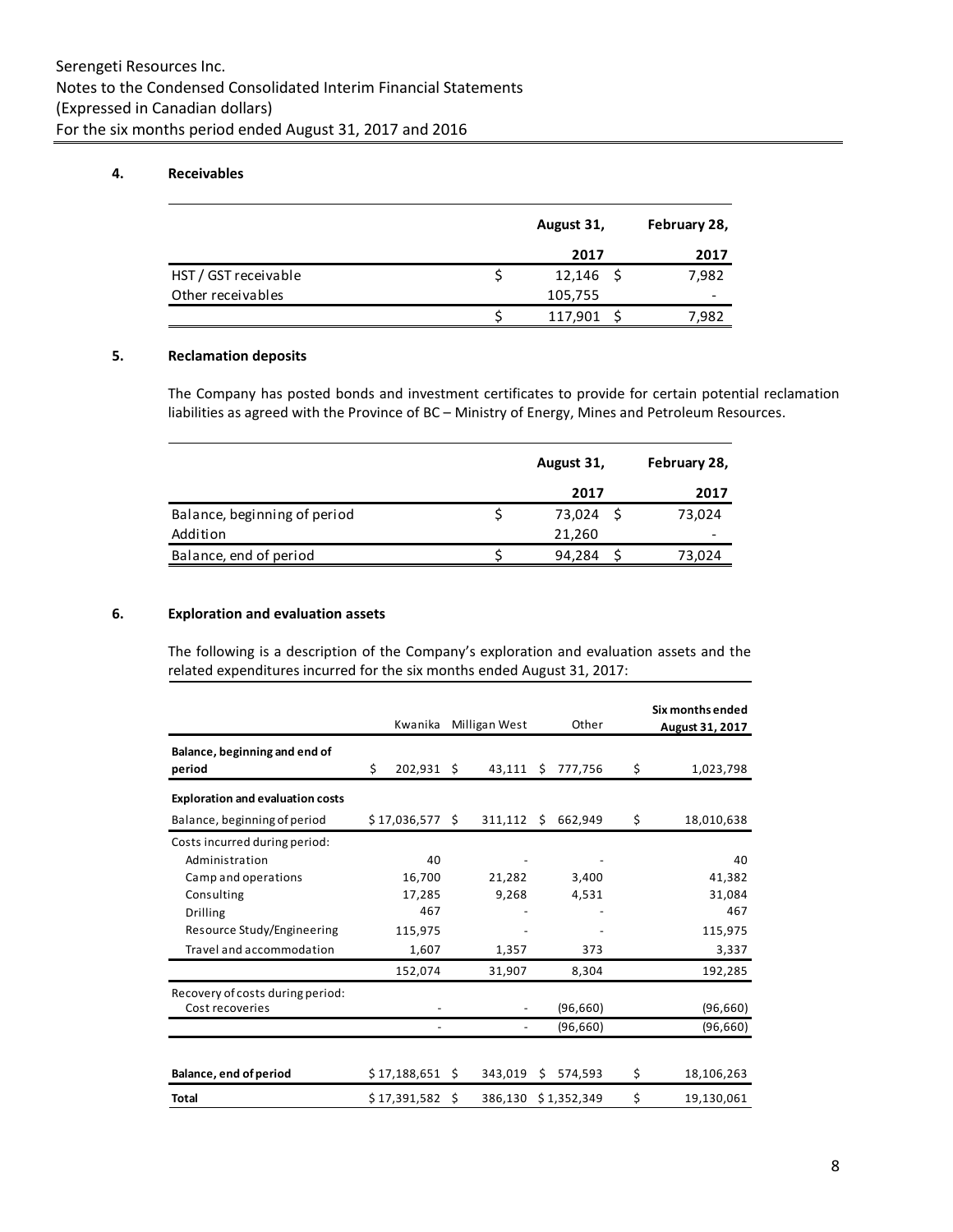### **6. Exploration and evaluation assets** (cont'd)

a) Kwanika

The Kwanika property was originally acquired by staking and at the end of the second quarter was 95% owned by the Company as a result of the transaction set out below. It is located in the northern portion of the Quesnel Trough, British Columbia.

#### **Unincorporated joint venture agreement**

On April 6, 2016, the Company closed a transaction with Daewoo Minerals Canada Corp. ("DMC"), a 100% owned Canadian subsidiary of POSCO Daewoo Corp, whereby DMC may earn up to a 35% interest in Serengeti's Kwanika copper-gold project and four adjacent properties by providing funding of \$8.2 million.

The principal business terms of the joint venture agreement are as follows:

 DMC funded \$1.2 million in the first year (paid) and has therefore earned a 5% interest in the Kwanika project, of which \$800,000 was dedicated to project expenditures and \$400,000 was paid directly to Serengeti as an operator's fee. This latter payment has been treated as a recovery of costs previously incurred by Serengeti on the Kwanika project.

#### **Incorporated Joint Venture**

On July 26, 2017, the Company announced that DMC had exercised its right to contribute an additional \$7 million to earn an additional 30% interest, bringing their total interest to 35% in the Kwanika Copper Gold project, subject to finalizing and executing the full Joint Venture Agreement for the project. On October 3, 2017, the Company announced that the principal business terms of the incorporated joint venture had been agreed with POSCO Daewoo and DMC and that a 30 day extension had been granted to conclude the agreement. On October 26, 2017, the parties announced that they had signed a binding share subscription agreement, settled all of the terms of the definitive shareholders joint venture agreement and provided for DMC to be renamed Kwanika Copper Corporation to hold the Kwanika property interests. The closing of the transaction is subject to TSX Venture Exchange approval, transfer in of the property interests, immediate contribution by POSCO Daewoo of \$7 million and is expected to close on or before November 24, 2017.

Other terms include:

- Serengeti remains as project operator as long as it maintains a majority interest, and is entitled to charge a 10% operator's fee on expenditures beyond the initial \$1.2 million investment by DMC.
- Serengeti, in addition to maintaining its project interest, would be granted a 1% NSR royalty if its project interest is diluted below 50% and an additional 0.5% NSR royalty if its interest is diluted below 33 ⅓ %, subject to partial buyback provisions to DMC.
- DMC is to have certain concentrate offtake rights from production on the project, subject to Serengeti's ability to enter into separate streaming arrangements.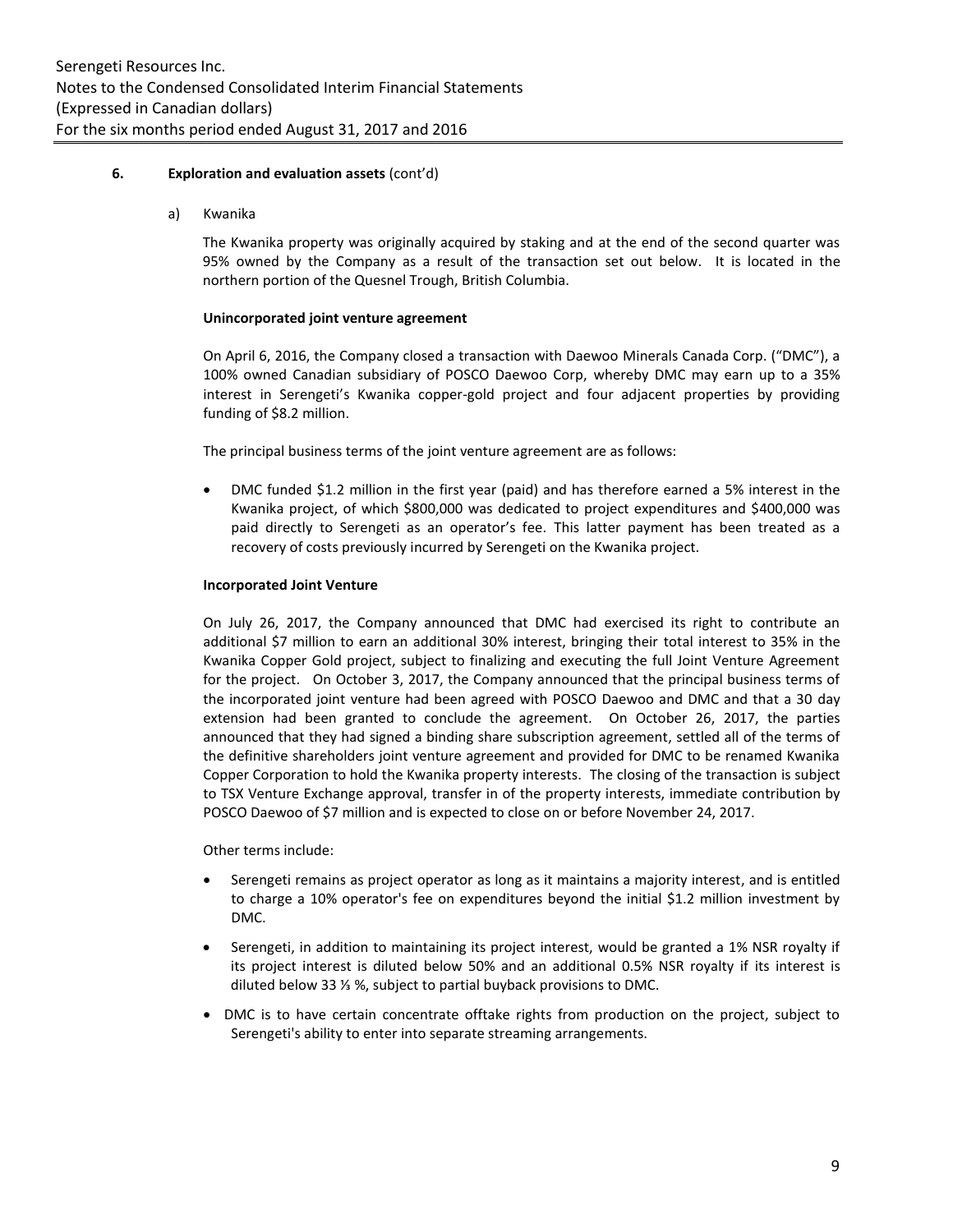# **6. Exploration and evaluation assets** (cont'd)

Upon closing, the partners will finalize a plan and budget to advance the project through completion of a Pre-Feasibility Study (PFS), including funding a significant drilling program and initiating other activities consistent with PFS level studies. Serengeti will remain as project operator and will be entitled to charge a 10% operator's fee on expenditures, so long as it maintains a majority interest.

# b) Milligan West

The Company owns a 56.3% interest in the Milligan West property in joint venture with Fjordland Exploration Inc. an arm's length company also listed on the TSX-V.

# c) Other B.C. Properties

The Company owns a 100% interest in eight other properties (exclusive of Kwanika group of properties).

All of the Company's current mineral properties are located in British Columbia.

# **7. Trade payables and accrued liabilities**

|                                         | August 31, | February 28, |
|-----------------------------------------|------------|--------------|
|                                         | 2017       | 2017         |
| Trade payables                          | 33,503     | 34,810       |
| Amounts due to related parties (Note 9) | 6,538      | 7,454        |
| Accrued liabilities                     | 29,500     | 30,000       |
|                                         | 69,541     | 72,264       |

# **8. Share capital and reserves**

# *Authorized share capital*

An unlimited number of common shares without par value.

# *Issued share capital*

At August 31, 2017, there were 85,889,621 issued and fully paid common shares (February 28, 2017 – 71,543,821).

On July 25, 2017, the Company completed a non brokered flow through private placement financing of 5,502,000 flow through common shares priced at \$0.15 for gross proceeds of \$825,300. The securities issued by the Company in this financing are subject to a statutory hold period which expires on November 26, 2017. Finders' fees totaling \$20,370 in cash and 135,800 finders' warrants were paid in respect of certain subscribers in accordance with the policies of the TSX-V. The finders' warrants are exercisable at a price of \$0.15 for a period of 18 months from closing.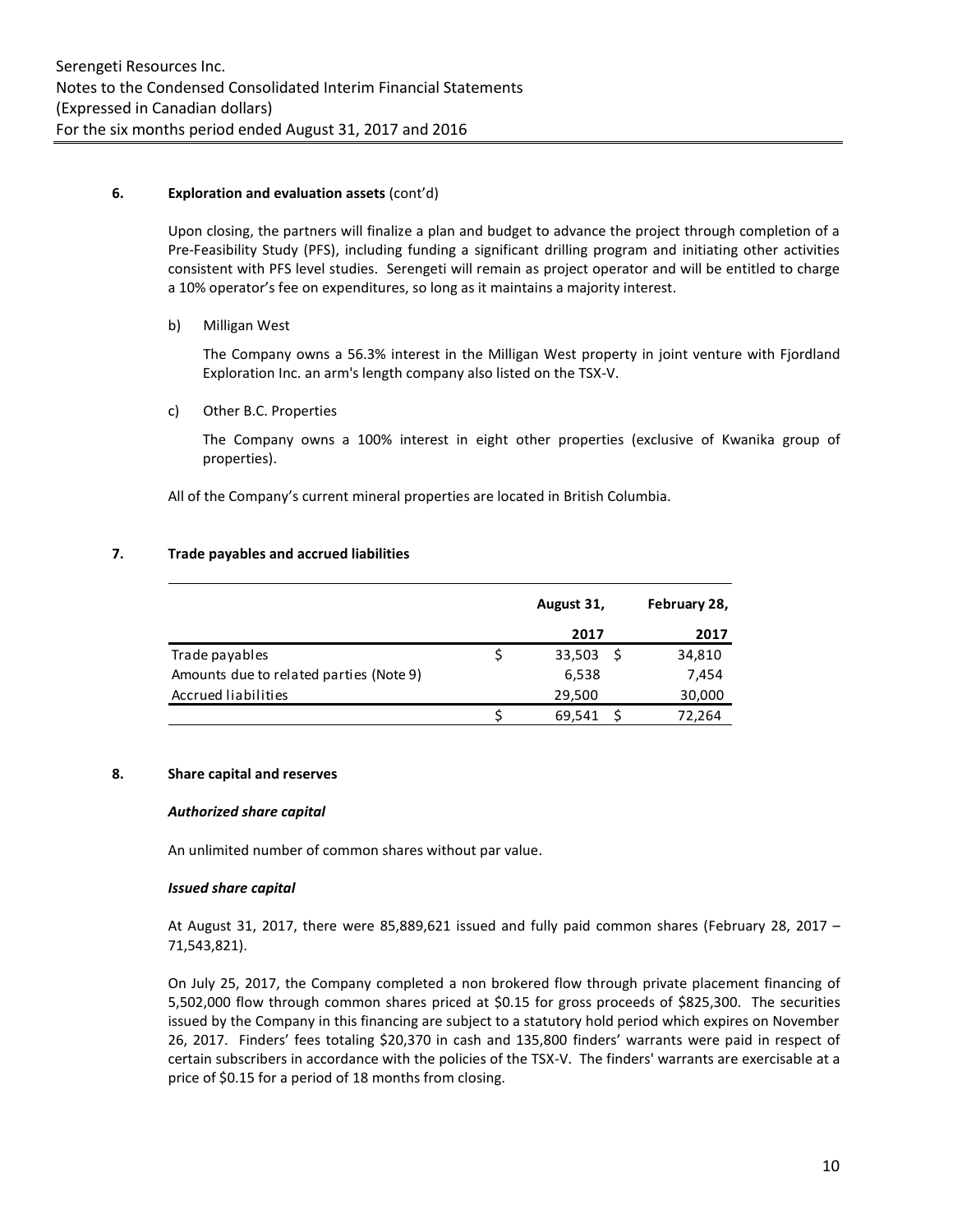#### **8. Share capital and reserves** (cont'd)

During the six months ended August 31, 2017, a total of 8,818,800 warrants were exercised for cash proceeds of \$440,940.

During the six months ended August 31, 2017, 25,000 stock options were exercised for cash proceeds of \$2,000

# *Basic and diluted loss per share*

The basic and diluted loss per share for the six month period ended August 31, 2017 was \$0.00 (2016 - \$0.00). The calculation of basic and diluted loss per share for the six month period ended August 31, 2017 was based on the loss attributable to common shareholders of \$268,938 (2016 - \$289,000) and the weighted average number of common shares outstanding of 77,556,796 (2016 – 64,107,364). The diluted loss per share does not include the effect of stock options and warrants as they are anti-dilutive. As of August 31, 2017, the total number of potentially dilutive warrants was 5,195,600 (2016 – 15,539,600) and the total number of potentially dilutive stock options excluded from the calculation of loss per share was 8,670,000 (2016 – 7,385,000). The aggregate number of potentially dilutive shares was 13,865,600.

#### *Warrants*

The following table summarizes information about the issued and outstanding warrants for the six month period ended August 31, 2017 and year ended February 28, 2017 are as follows:

|                           | August 31, 2017 |          |          | <b>February 28, 2017</b> |    |          |
|---------------------------|-----------------|----------|----------|--------------------------|----|----------|
|                           |                 | Weighted |          |                          |    | Weighted |
|                           |                 |          | average  |                          |    | average  |
|                           | Number of       |          | exercise | Number of                |    | exercise |
|                           | warrants        |          | price    | warrants                 |    | price    |
| Warrants outstanding,     |                 |          |          |                          |    |          |
| beginning of period       | 13,878,600      | \$       | 0.08     | 12,020,600               | \$ | 0.05     |
| Warrants issued           | 135,800         |          | 0.15     | 3,519,000                |    | 0.15     |
| Warrants exercised        | (8,818,800)     |          | 0.05     | (1,661,000)              |    | 0.05     |
| Warrants outstanding, end |                 |          |          |                          |    |          |
| of period                 | 5,195,600       | Ś        | 0.12     | 13,878,600               | Ś  | 0.08     |

#### *Stock options*

The Company has adopted an incentive stock option plan, which provides that the Board of Directors of the Company may from time to time, in its discretion, and in accordance with TSX-V policies, grant to directors, officers, employees and consultants of the Company, non-transferable stock options to purchase common shares, provided that the number of common shares reserved for issuance does not exceed a fixed total of 12,624,000. Such options may be exercisable for a period of up to five years from the date of grant.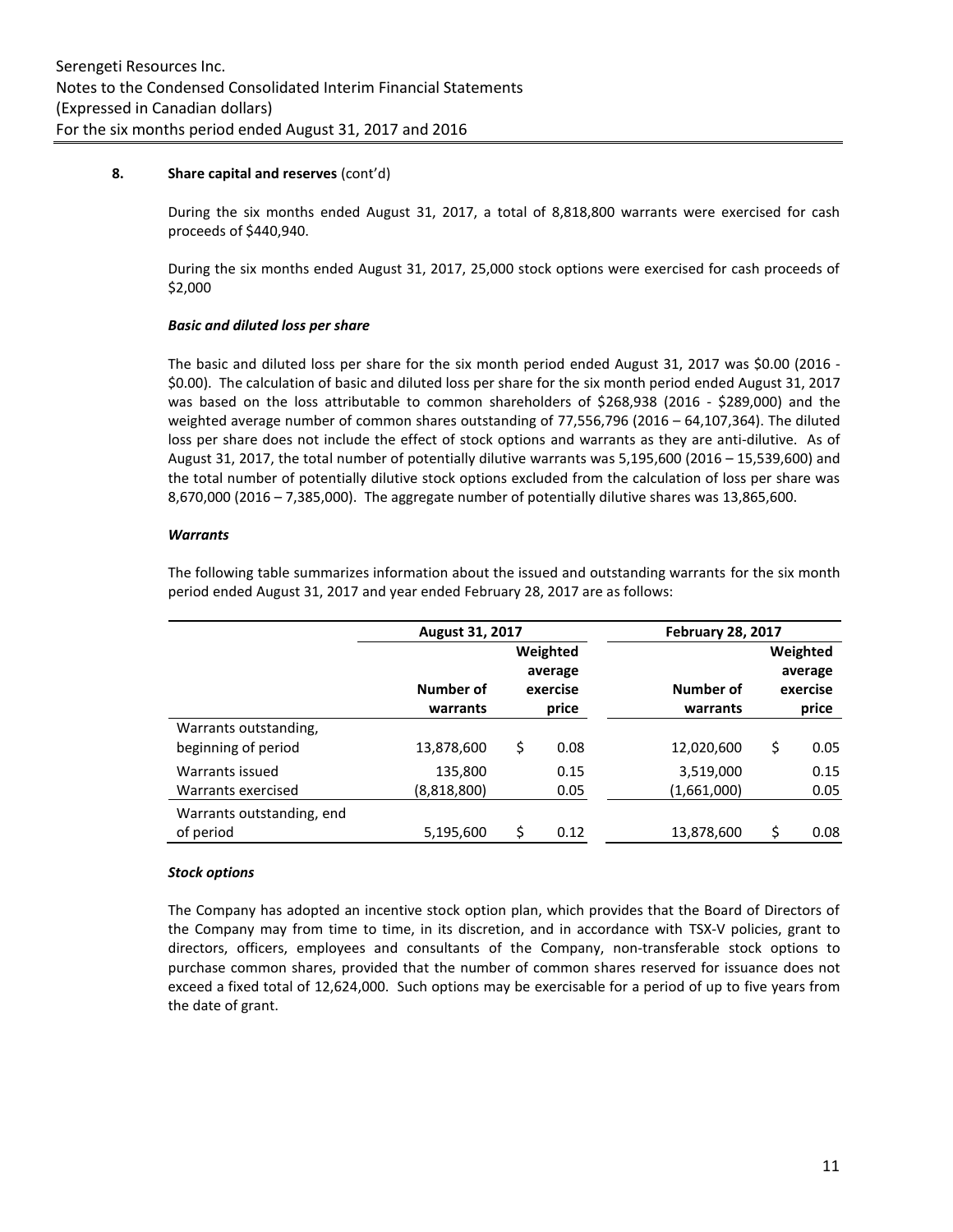# **8. Share capital and reserves** (cont'd)

The changes in options during the six month period ended August 31, 2017 and year ended February 28, 2017 are as follows:

|                                    | <b>August 31, 2017</b>                       |           | <b>February 28, 2017</b> |    |                                 |
|------------------------------------|----------------------------------------------|-----------|--------------------------|----|---------------------------------|
|                                    | Weighted<br>average<br>Number of<br>exercise |           | Number of                |    | Weighted<br>average<br>exercise |
|                                    | options                                      | price     | options                  |    | price                           |
| Options outstanding, beginning of  |                                              |           |                          |    |                                 |
| period                             | 8,545,000                                    | Ś<br>0.09 | 5,985,000                | Ś  | 0.10                            |
| Options granted                    | 150,000                                      | 0.20      | 3,645,000                |    | 0.11                            |
| Options exercised                  | (25,000)                                     | 0.08      | (150,000)                |    | 0.06                            |
| Options expired                    |                                              |           | (935,000)                |    | 0.19                            |
| Options outstanding, end of period | 8,670,000                                    | Ś<br>0.10 | 8,545,000                | \$ | 0.09                            |
| Options exercisable, end of period | 8.520.000                                    | Ś<br>0.09 | 8,545,000                | Ś  | 0.09                            |

Details of options outstanding as at August 31, 2017 are as follows:

| <b>Weighted average</b> | <b>Weighted average</b> | <b>Number of options</b> | <b>Number of options</b> |
|-------------------------|-------------------------|--------------------------|--------------------------|
| exercise price          | contractual life        | outstanding              | exercisable              |
| $$0.05 - $0.12$         | 2.05 years              | 6,395,000                | 6,395,000                |
| $$0.13 - $0.20$         | 4.13 years              | 2,275,000                | 2,125,000                |
|                         | 2.60 years              | 8,670,000                | 8,520,000                |

During the six month period ended August 31, 2017, the Company granted  $150,000$  (2016 – 1,720,000) stock options with a weighted average fair value of \$0.20 (2016 - \$0.08) per option. The Company recorded share-based compensation of \$Nil (2016 - \$46,583) relating to options vested during the period.

# **9. Related party transactions**

# *Related party balances*

The following amounts due to related parties are included in trade payables and accrued liabilities, and have arisen from the unpaid portion of certain fees disclosed below as well as amounts owing for expense reimbursements. These amounts are unsecured, non-interest bearing and have no fixed terms of repayment.

|                                       | August 31, | February 28, |
|---------------------------------------|------------|--------------|
|                                       | 2017       | 2017         |
| Directors and officers of the Company | 6,538      | 7,454        |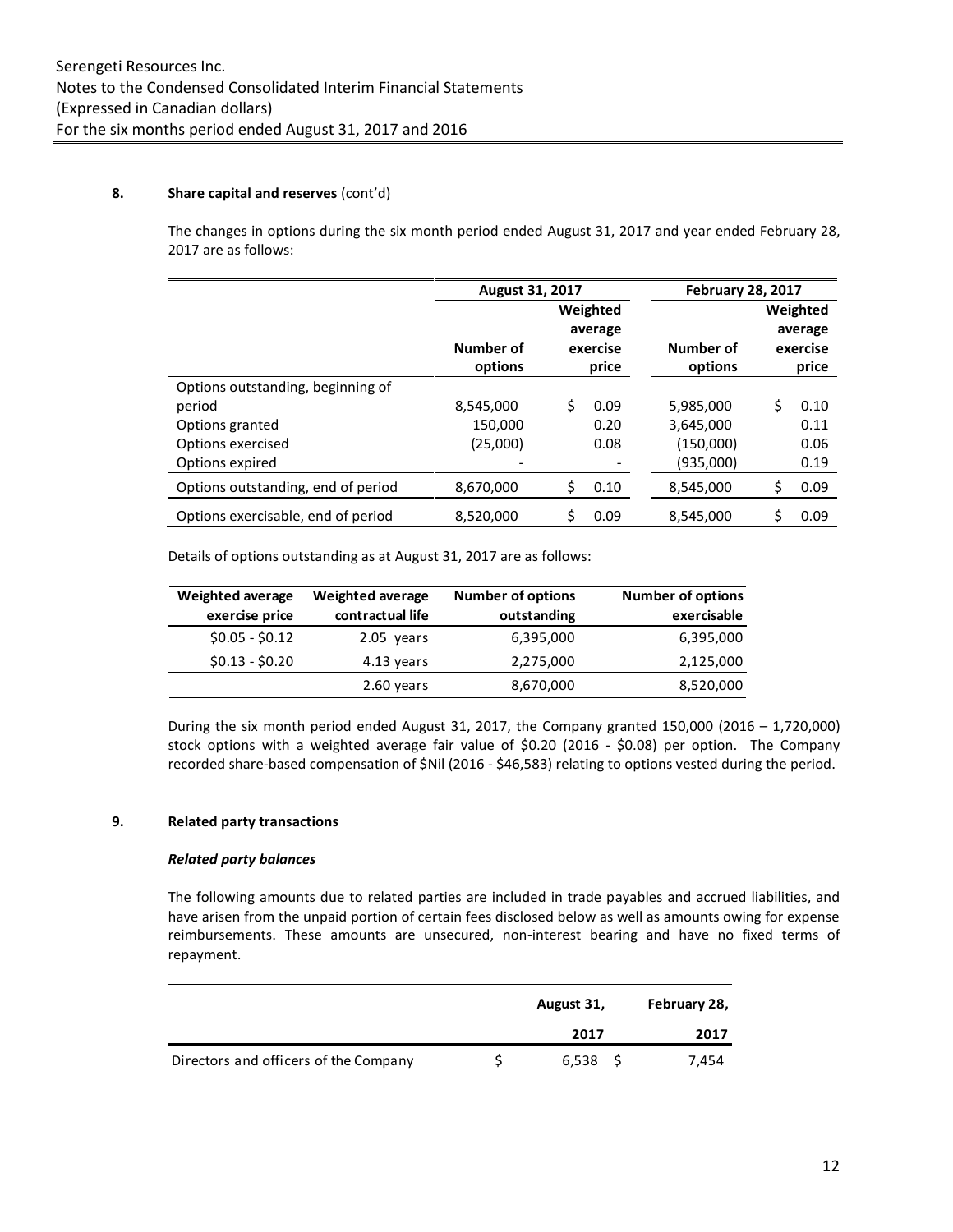# **9. Related party transactions** (cont'd)

During the six months ended August 31, 2017, a short term debt of \$57,300 was paid in full.

### *Key management personnel compensation – paid or accrued*

Key management personnel includes those persons having authority and responsibility for planning, directing and controlling activities of the Company as a whole. The Company has determined that its key management personnel consists of the Company's Board of Directors and corporate officers.

|                      | Six month period ended |                              |  |                        |
|----------------------|------------------------|------------------------------|--|------------------------|
|                      |                        | <b>August 31, 2017</b>       |  | <b>August 31, 2017</b> |
| Management fees (1)  |                        | 84,000                       |  | 84,000                 |
| Consulting (2)       |                        | 35,046                       |  | 37,681                 |
| Share-based payments |                        | $\qquad \qquad \blacksquare$ |  | 40,153                 |
|                      |                        |                              |  |                        |
|                      |                        | 119,046                      |  | 161,834                |

(1) A portion of management fees are allocated to exploration and evaluation assets.

(2) Includes accounting fees paid to a company controlled by the CFO of \$23,799 (2016: \$22,961).

#### **10. Financial risk management**

The Company is exposed in varying degrees to a variety of financial instrument related risks. The Board of Directors approves and monitors the risk management processes, inclusive of documented investment policies, counterparty limits, and controlling and reporting structures. The type of risk exposure and the way in which such exposure is managed is summarized as follows:

# *Credit risk*

Credit risk is the risk that one party to a financial instrument will fail to discharge an obligation and cause the other party to incur a financial loss. The Company's primary exposure to credit risk is on its cash held in bank accounts. The majority of cash is deposited in bank accounts at a major bank in Canada. As most of the Company's cash held by one bank there is a concentration of credit risk. This risk is managed by using major banks that are high credit quality financial institutions as determined by rating agencies.

# *Liquidity risk*

Liquidity risk is the risk that the Company will not be able to meet its financial obligations as they fall due. The Company has a planning and budgeting process in place to help determine the funds required to support the Company's normal operating requirements on an ongoing basis. The Company ensures that there are sufficient funds to meet its short-term business requirements, taking into account its anticipated cash flows from operations and its holdings of cash and cash equivalents.

Historically, the Company's principal source of funding has been the issuance of equity securities for cash, primarily through private placements. The Company's access to financing is always uncertain. There can be no assurance of continued access to necessary levels of equity funding.